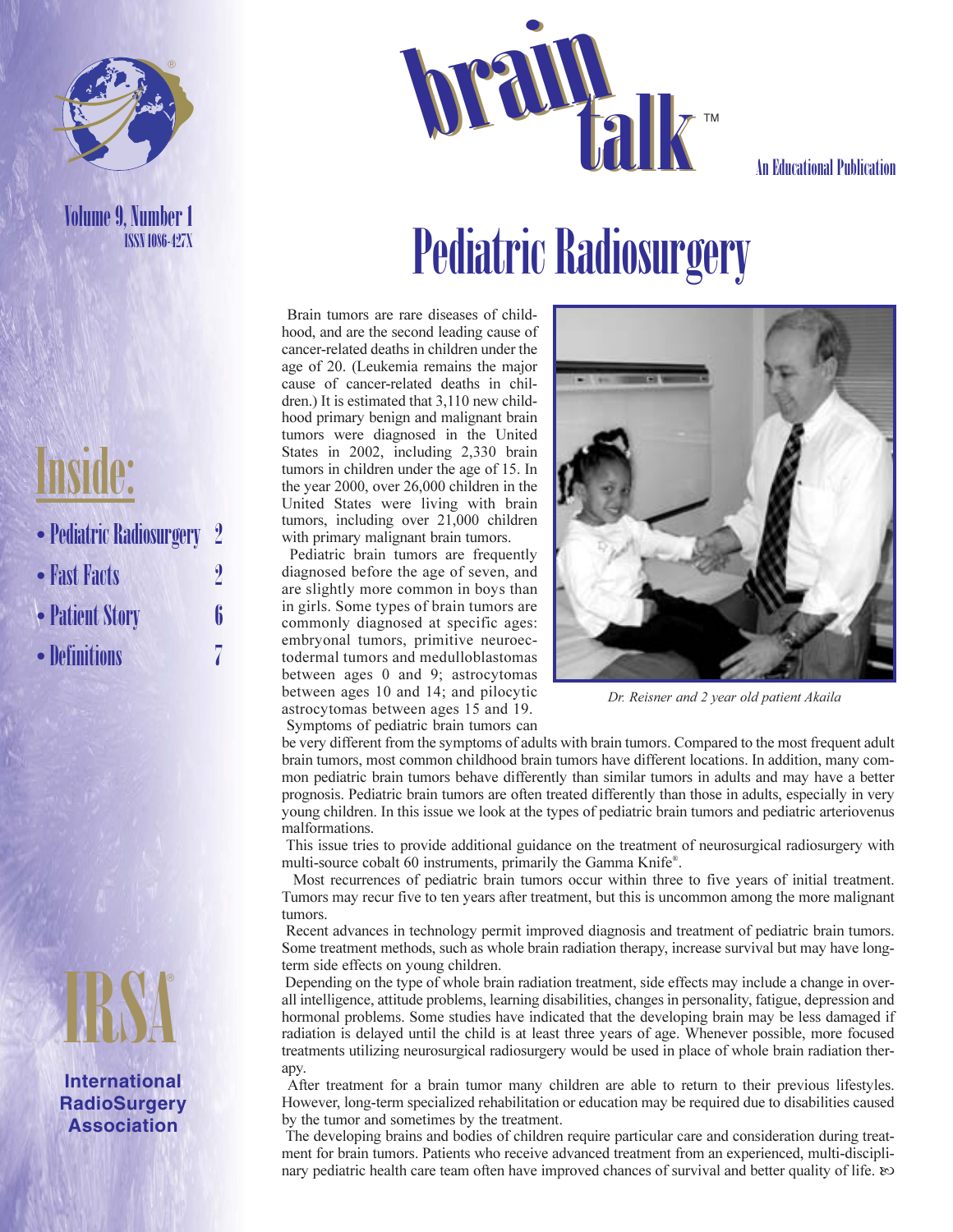## **Stereotactic Radiosurgery**

**N**tereotactic radiosurgery is surgery using radiation as a scalpel. The skull is never opened. Radiosurgery involves the use of precisely directed radiation to create lesions within the brain or to treat tumors or vascular malformations with minimal damage to surrounding structures or tissues.

This works by delivering a relatively high dose of radiation in one session to the target with scalpel-like precision. The dose is designed to injure or kill the cells or their supporting blood vessels, while minimizing its effect on surrounding healthy tissue. The radiation distorts the cells' DNA, causing them to lose the ability to replicate themselves. The safety and clinical effectiveness of this technique has been established since 1968 in over 200,000 treated individuals.

The benefits include: no risks of infection or anesthesia reactions; virtually no pain; reduced costs; and an immediate return to normal activities.

Radiosurgery may or may not be appropriate for your condition. It may be used as the primary treatment or recommended in addition to other treatments you may need. Only a treating neurosurgeon can make the evaluation as to whether you can be treated. Some of the most common indications for treatment today are:

- Arteriovenous/vascular malformations
- Meningiomas
- Acoustic neuromas
- Pituitary and pineal tumors
- Metastatic tumors
- Glial and astrocytoma tumors
- All other malignant & benign tumors
- Trigeminal neuralgia
- Parkinson's tremors/rigidity
- Functional disorders

#### **Disclaimer**

All technical information regarding any technology published by IRSA, in this publication or elsewhere, has been provided by the manufacturer of the equipment. The publisher does not warrant any instrument or equipment nor make any representations concerning its fitness for use in any particular instance nor any other warranties whatsoever.

### The Role of Neurosurgical Radiosurgery in the Management of Brain Tumors and AVMs in Children



In 1889, the first stereotactic neurosurgery was first introduced in Russia. The goal of this technique is to accurately place lesions or biopsy small

areas within the brain surgically. Stereotactic refers to very accurate localization within the brain and is derived from two Greek words: stereos (three-dimensional) and taxis (orderly arrangement). In 1951, Lars Leksell (a neurosurgeon) expanded the concept of stereotactic neurosurgery to radiosurgery, whereby lesions are placed within the brain using precision placement of radiation. True radiosurgery is in the field of neurosurgical treatments and technology. This is a technique whereby a high dose of radiation can be focused with extreme precision by a neurosurgeon on a diseased area within the brain, much the same as a surgical intervention, while minimizing radiation to the surrounding healthy brain.

Extensive research and experience is primarily based on the adult population today. More recently, (in the past 20 years), these neurosurgical technology treatments are being applied to treat a variety of neurologic disorders in children. Children are especially sensitive to the potential side effects of brain irradiation. Thus, the capability of neurosurgical technology to deliver high radiation doses to the diseased area and minimize radiation doses to surrounding normal brain tissue makes this treatment a very attractive option in the pediatric population. Within the industry, there are several available technologies. The most widely used are the Gamma Knife® and LINAC systems. Each technology has inherent advantages and limitations. We utilize neurosurgical radiosurgery via the Gamma Knife® system, because of the accuracy and safety of this instrument. Gamma Knife® surgery (a photon radiation) has proved to be extremely effective in the pediatric population. Since, the Gamma Knife® machines are the same throughout the world, protocols, dosing, and techniques can be compared and shared with common results. This has led to a wealth of information and research that is shared within the neurosurgeon community. This is not true of LINAC machines that tend to be less accurate and have multiple manufacturers making results and techniques less comparable and harder to repeat.

In some cases, we know that other types of tumors may respond to a different type of radiation more readily. Examples include patients who harbor tumors reported to have an enhanced response to proton beam radiation such as the rare atypical teratoid tumor and chordoma.

The two most common indications for Gamma Knife® surgery in children are to treat brain tumors and arteriovenous malformations (AVMs). In this article, an outline of contemporary management of pediatric brain tumors and AVMs is presented. In addition, neurosurgical radiosurgery is discussed with regard to the unique aspects of this treatment as it pertains to children.

### Pediatric Brain Tumors

#### **Introduction**

It is difficult to think of a more dreaded scenario than when an otherwise healthy

*Continued on page 3*

### **Fast Facts** Common Symptoms of Pediatric Brain Tumors

- Vision changes
- Worsening school performance
- History of flu-like symptoms
- Shaky walk
- Frequent headaches that are: Worse in the morning Associated with nausea or vomiting
- Head tilting to one side
- ◆ Increased head size
- Different sized pupils
- Decreased coordination
- Loss of balance
- Weakness
- Fatigue
- Irritability
- Change in behavior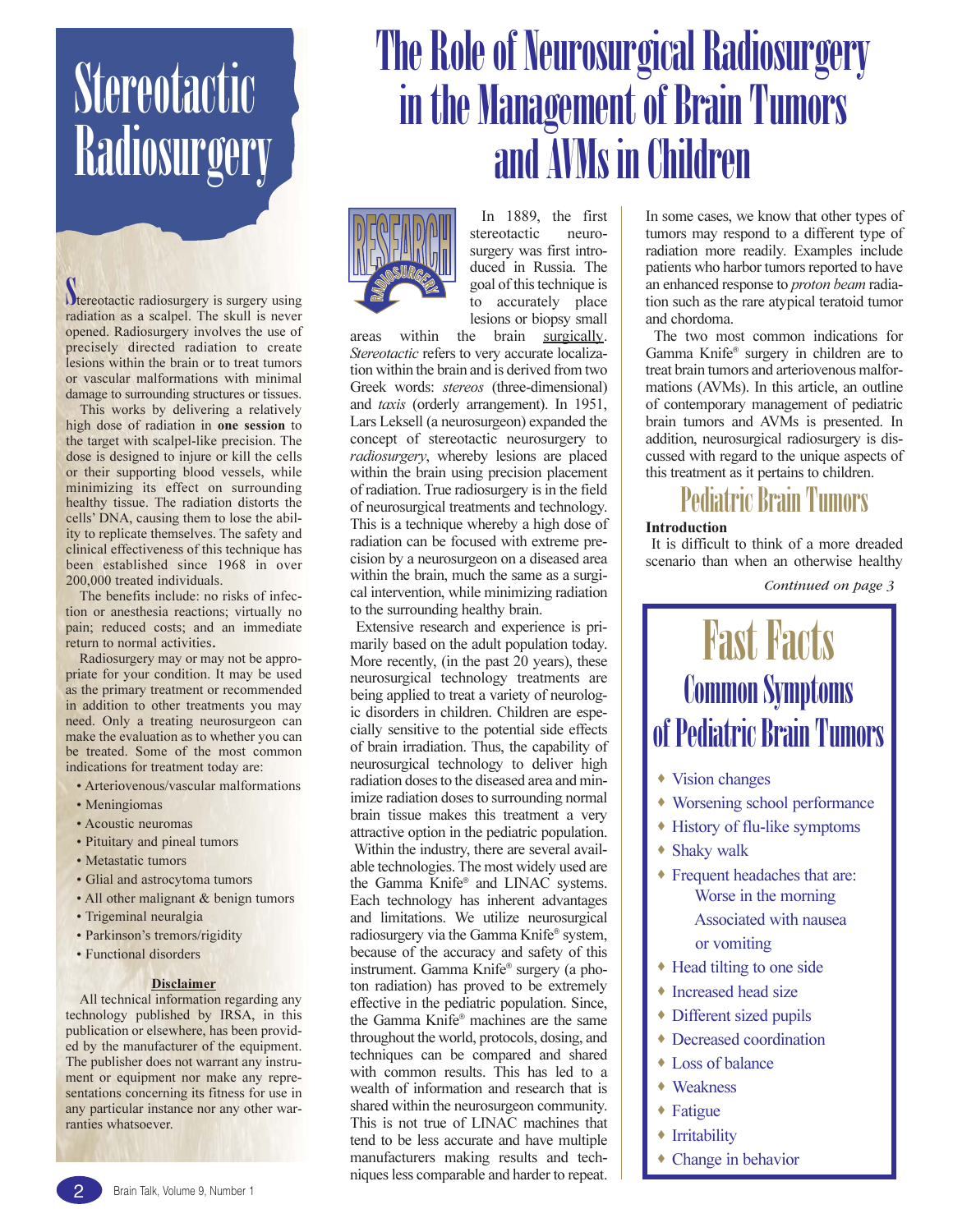child is diagnosed with a brain tumor. This diagnosis not only impacts the child, but also has far-reaching consequences for family members, friends, and physicians alike—no one escapes the initial shock associated with this diagnosis.

Frequently, there has been little or no apparent warning that the child harbors a brain tumor. The distress of this diagnosis is often compounded by an initial sense of hopelessness that "there is nothing that can be done." Fortunately, in most cases this despair, although understandable, is unfounded. Tremendous advances have been made in the management of pediatric brain tumors over the last decade. In fact, the prognosis for certain pediatric brain tumors is now discussed in terms of "cure" rather than "control" rates.

#### Incidence

Brain tumors are the most common *solid* tumors occurring in childhood. Overall, malignancies of the central nervous system (CNS; brain and spinal cord) are second in frequency only to the hematological tumors (leukemias and lymphomas) in children. CNS tumors represent 20% of all childhood malignancies. In contrast, brain tumors represent only 1-2% of all new cancers in adults. Approximately 1800 new cases of pediatric brain tumors are diagnosed per year in the United States, yielding an incidence of brain tumors of 2.5 per 100,000 children under the age of 15.

Of concern is the fact that the incidence of brain tumors in children appears to be increasing. The reasons for this trend are currently the subject of intense research with investigation focusing on genetic, environmental factors or both. In other words, certain individuals may have a genetic predisposition due to an alteration or susceptibility of the cellular DNA (deoxyribonucleic acid—the basic molecular building block of life) to tumor development when exposed to certain environmental factor(s).

### Pathogenesis

Pathogenesis means the origin and development of a disease. Genes are composed of DNA and control all aspects of the cell, including growth and proliferation. Genes are the functional unit of how we inherit a trait (like red hair or green eyes), or a tendency to develop a disease (such as diabetes or a cancer). Current views on brain tumor development suggest that there is a central place for a class of genes called oncogenes. Oncogenes are found in the nucleic acid of viruses and tumor cell DNA, and have been shown to be able to transform other cells by gene transfer in the laboratory (in vitro) and in the body (in vivo). Similar genes have been found in normal cells and are called proto-oncogenes. Proto-oncogenes play a role in normal cellular proliferation and differentiation and are activated at regulated times: for example, normal and rapid growth during fetal development. Activation of proto-oncogenes results in the normal formation of a number of proteins necessary for cell growth (such as growth factors and cell receptors) and the formation of new blood vessels. This process is balanced and held in check by a group of genes called regulatory or suppressor genes. It is hypothesized that tumors are formed when there is a genetic imbalance—either an activation of the oncogenes or a deficiency of the tumor suppressor genes—which allows for abnormal cell proliferation.

Abnormal cell proliferation, or tumor development, may be the result of inborn cell defects, inherited mutant genes (defects of the DNA) and/or environmental factors such as cancer-causing chemicals and cancer-causing (oncogenic) viruses and exposure to certain forms of radiation.

Research has been directed at identifying which environmental factors are responsible for brain tumor formation since, at least the- *Continued on page 4*

oretically, these factors would be easier to control than any inborn genetic defect. Research has focused on electromagnetic field (EMF) exposure because there has been an exponential increase in modern man's exposure to this environmental factor with the proliferation of computer, home appliance and telecommunication technologies. EMF is a form of non-ionizing radiation and is emitted by many modern devices such as cellular phones, electric blankets and electric power lines. To date, the consensus is that there is no relationship between EMF exposure and childhood brain tumors. However, the relationship between ionizing radiation and brain tumors has been well established; a higher incidence of brain tumors has been documented in atomic bomb survivors and those children who underwent cranial irradiation for the treatment of tinea capitis ("low" dose radiation of the head was used on a large scale for the treatment of head lice).

A variety of chemical agents, most notably the N-nitrosamine compounds (NOCs), cause brain tumors in experimental animals. NOCs are ubiquitous in the environment of developed societies and are found in rubber products, cigarette smoke, drinking water and cosmetics. A few studies have suggested that NOCs are responsible for the increase in brain tumors in children of parents who were exposed to second-hand cigarette smoke. Paternal occupation in the aerospace industry, maternal use of certain make-up products during pregnancy, and the use of rubber baby bottle nipples or pacifiers are suggested links to increased brain tumors in children. However, none of these factors has been consistently linked to a higher incidence of brain tumors in children. Other chemical classes that have been implicated in brain tumor formation include polycyclic hydrocarbons, alkylating agents and hydrazines.

Viruses are oncogenic in laboratory situations and may be implicated clinically. Oncogenic viruses include both DNA tumor viruses (SV40, JC papovavirus, adenovirus) and RNA tumor viruses (avian, murine and simian sarcoma virus). An intriguing study of the Connecticut Tumor Registry noted an increase in brain tumors among children who were exposed to SV40 virus contaminated polio vaccine given to pregnant mothers. This finding suggested a causal role for viruses in tumor development. However, a definitive relationship between viral agents and brain tumors has not been found in any large study.

Clearly, genetic factors alone or in combination with environmental influences are involved in tumor formation. However, with the exception of the rare inherited neurocutaneous syndromes (discussed below), no specific familial tendency, genetic abnormality or environmental factor has been consistently demonstrated to be associated with brain tumor development. It is hoped that a better understanding of the role of genes in brain tumor development would increase our knowledge of how environmental exposures thought to be associated with brain cancer might bring about the cellular changes that result in tumor growth.

#### Conditions Associated with Tumors

Most brain tumors occur with no family history and no apparent cause. However, a minority of CNS tumors are hereditary and recent advances in genetics have enabled localization of the genetic defect that causes some of these tumors. Genetic defects have been identified for retinoblastoma, a rare, malignant tumor of the eye that presents in childhood; neuroblastoma; and the multiple endocrine neoplastic syndromes.

Most familial tumors of the CNS belong to a group of disorders known as the phakomatoses. This term was coined in 1920, and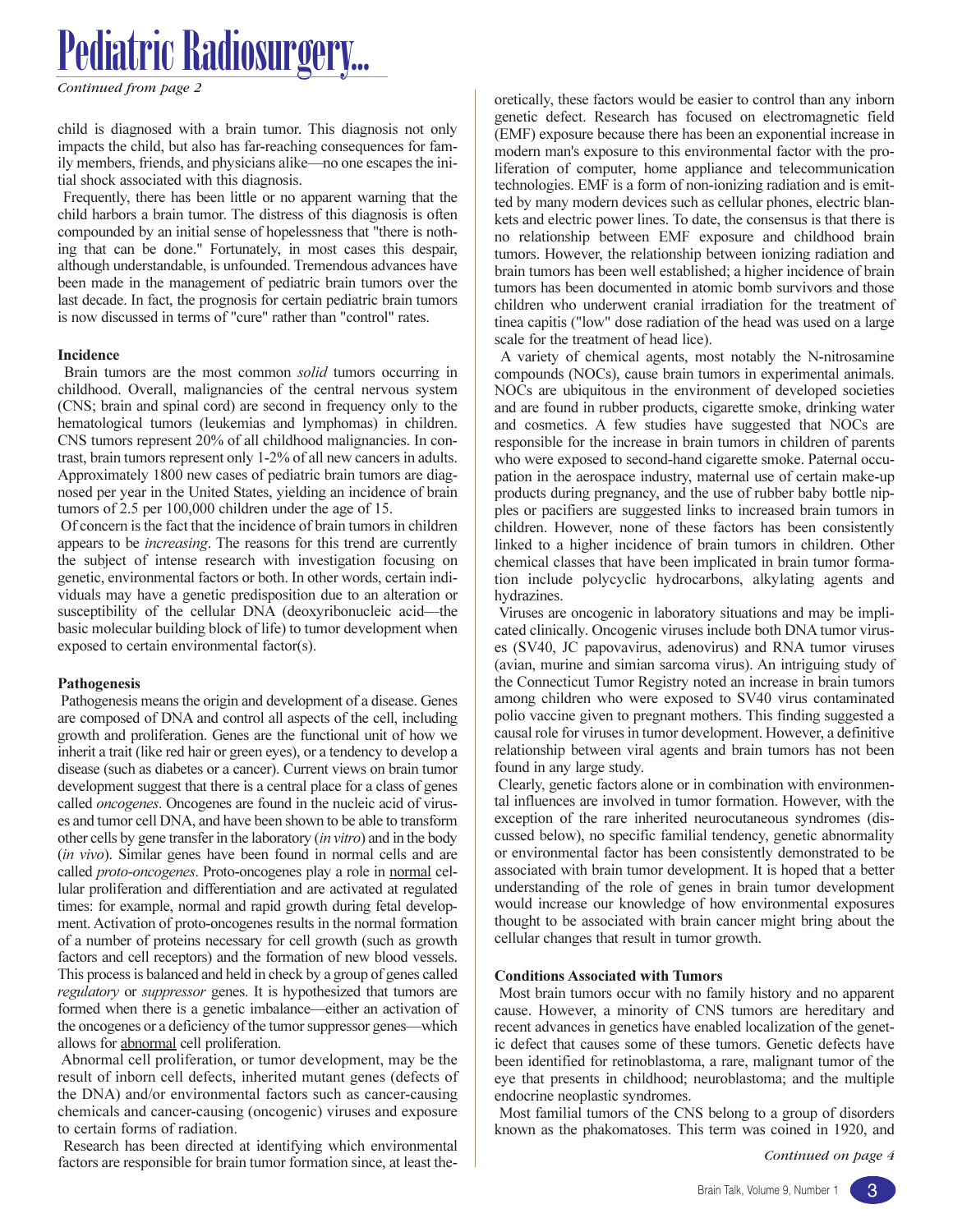*Continued from page 3*

describes a number of syndromes that have common characteristics including: hereditary features; affect multiple organ systems, especially the skin, eye and CNS; and demonstration of tumor progression throughout life. The following is a brief description of the phakomatoses.

Neurofibromatosis, the most common phakomatosis, has two distinct forms. Neurofibromatoses affect the growth of nerve tissues and may cause other abnormalities. Type 1 (Von Ricklinghausen's) neurofibromatosis is characterized by spinal neurofibromas, plexiform neurofibromas, optic gliomas, meningiomas and intracranial gliomas. There may be associated macrocephaly (large head), seizure disorders and learning disabilities. Skin manifestations include neurofibromas, cafe au lait spots, and freckling near the

armpit; iris hamartomas may be found in the eye. Other manifestations include hemihypertrophy, scoliosis and pheochromocytomas (tumors that secrete epinephrine and norepinephrine). The genetic marker has been found to be located on chromosome 17. Type 2 (bilateral acoustic) neurofibromatosis is characterized by bilateral acoustic neuromas, spinal neurofibromas, meningiomas and gliomas. Skin and eye manifestations include a few neurofibromas and congenital cataracts, respectively. The genetic defect has been located on chromosome number 22.

Tuberous sclerosis is a

Effective treatment of these tumors may result in a cure. For example, some low-grade astrocytomas may be cured by surgery alone, whereas germ cell tumors are sensitive to both chemotherapy and radiation therapy. In contrast, the majority of adult brain tumors are malignant at presentation. The two most THIRD VENTRICLE CEREBRAL HEMISPHERE common forms of  $\cdots$ adult brain tumors are the contract  $\cdot$   $\cdot$ Albany Ale c.  $\blacksquare$ high-grade glial tumors and metastatic tumors. Both tend to recur  $\mathbf{1}$ . PINEAL REGION  $\sim 10$  $\ddot{\phantom{a}}$ despite treatment. h **Service** State Second, children with brain tumors have an FOURTH VENTRICLE overall better prognosis than their adult<br>counterparts. While es teles en counterparts. 60% of all children

Figure 1. Distribution of Pediatric Brain Tumors

disorder characterized by brain, skin, heart and kidney abnormalities. Tuberous sclerosis is frequently initially diagnosed by the hallmark cutaneous (skin) lesions of adenoma sebaceum, ash-leaf spots, shagreen patches and fibromas under the nails. Abnormalities of the brain include subependymal astrocytomas, cortical nodules and malignant gliomas. Other features of this syndrome include tooth pitting, cardiac rhabdomyomas, seizures, and mental retardation.

Von Hippel-Lindau syndrome is characterized by hemangioblastomas of the cerebellum, spinal cord and brain stem. These patients frequently have retinal angiomas as well as angiomas of virtually any other solid organ of the body. In addition, renal cell cancer, pheochromocytomas and cysts of the kidneys, liver and pancreas are characteristic accompanying lesions.

Sturge-Weber is the most frequently found neurocutaneous angiomatosis. These patients can be readily diagnosed by the characteristic facial hemangiomas ("port wine stain"). Typically, the CNS tumor is a parieto-occipital angioma. Often there is associated glaucoma. Other neurocutaneous angiomatoses include Osler-Rendu-Weber syndrome, which has central nervous system angiomas and hemorrhage, and Klippel-Trenaunay-Weber syndrome, characterized by spinal hemangiomas.

apparent tolerance of a marked decrease in visual acuity.

### Children's Brain Tumors are Different from Other Childhood **Tumors**

It is imperative that CNS tumors be actively excluded, and where necessary treated, in patients with a phakomatosis syndrome. The

Although there are many similarities, brain tumors in children differ from those in adults in several key respects. First, different types of brain tumors are found in children compared with adults. Generally, less aggressive tumors such as low-grade glial tumors, germ cell neoplasms and craniopharyngiomas occur in childhood.

same is true for their family members.

Unique Features of Pediatric Brain Tumors Children's Brain Tumors are Different from Adults

Brain tumors differ from other childhood malignancies in a number of important respects. First, brain tumors in children are a varied group of tumors. This is not surprising when one considers that the developing brain contains many different types of cells—from immature precursor to fully differentiated cells. Any one of these cells (it is estimated that there are 10 billion cells in the brain) may form a tumor. There are more than 40 brain tumor subtypes in children, each with a unique natural history (typical behavior), set of appropriate treatment options and prognosis. Other common tumors of childhood, such as lymphomas and leukemias (tumors of blood elements), sarcomas (soft tissue tumors) and nephromas (kidney tumors) tend to be more homogeneous (of similar cell types). Second, brain tumors tend to recur at the original site or within the central nervous system and thus control at the primary site is most important. Other childhood tumors are more likely to metastasize (spread to other organs) so that treatment must be

with brain tumors can expect to survive into adulthood, the 5-year survival rate of adults with primary brain tumors of all types is approximately 30%. Third, certain presenting clinical features are unique to children. These include growth disturbances, developmental delay and an



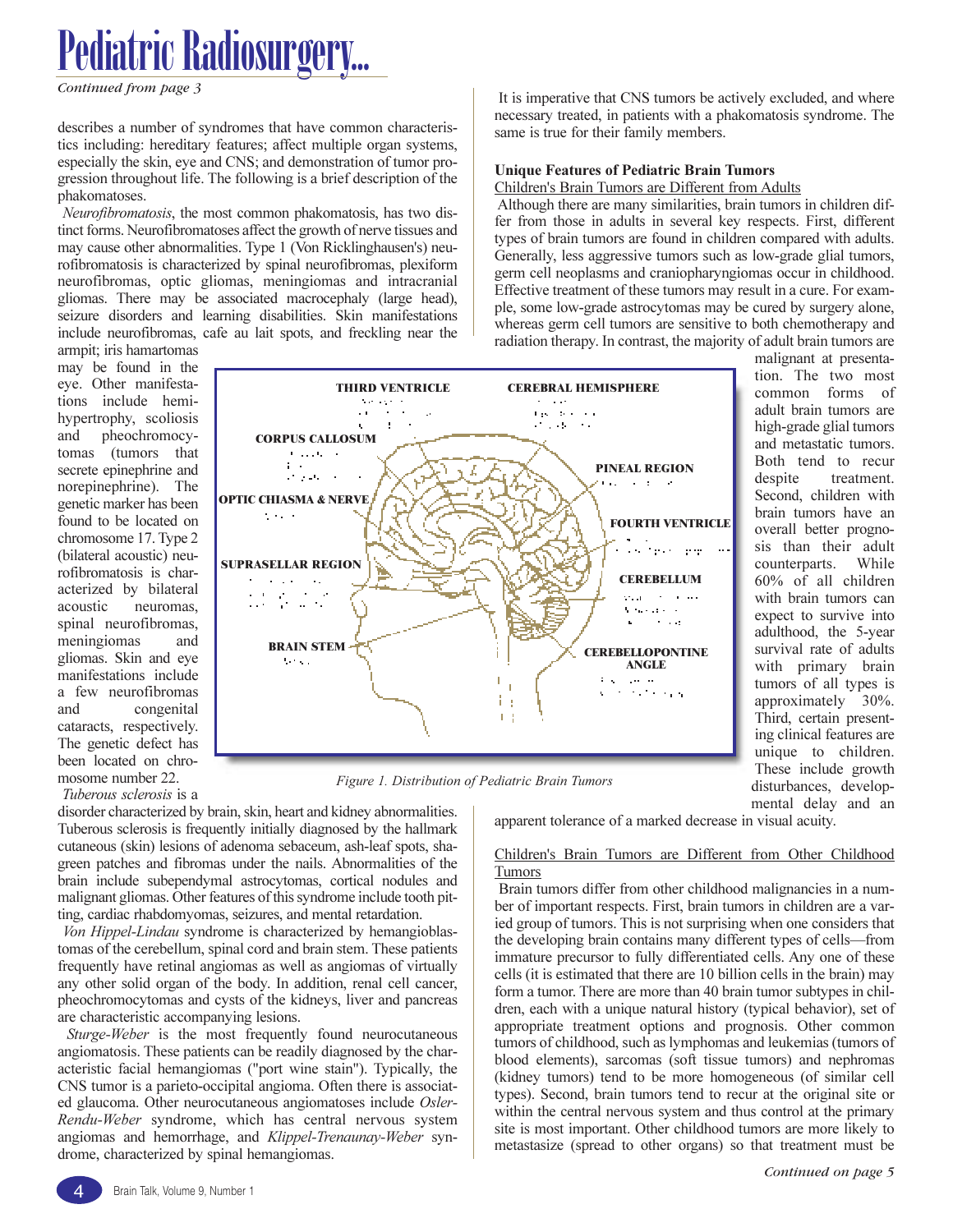*Continued from page 4* Clinical Presentation

directed throughout the body. Third, brain tissue is essential for normal life and does not regenerate if damaged. Childhood tumors that occur in areas of the body that are not essential for life (for example, a limb) and in tissue that regenerates (for example, the liver) permit aggressive removal of the tumor including a "tumor free" border to ensure that the tumor is completely removed. The critical and non-regenerative nature of brain tissue precludes removal of anything but tumor bearing tissue. "Wide margin" removal of brain tumors is therefore not feasible. Finally, the "blood-brain barrier" protects the brain and spinal cord. This barrier protects the brain and spine from potentially dangerous chemicals that may circulate in the blood. However, it also prevents certain therapeutic drugs from entering the brain, limiting the chemotherapies that can treat brain tumors.

#### The Pathologic Spectrum of Pediatric Brain Tumors

Brain tumors in children are a heterogeneous group of tumors. This is not surprising when one considers that the cellular content of the brain is not homogeneous and is comprised of many different cell types. Every cell in the brain has the potential to form a tumor. This applies to primitive precursor cells as well as cells found in the mature, fully developed brain. Given that precursor cells are more abundant during fetal development and early infancy, tumors that arise from these cells are more frequently encountered in young children less than two years of age. These tumors include primitive neuroectodermal tumors, malignant teratomas and primitive mesenchymal tumors. Thus, the pathologic spectrum of brain tumors varies by age. In the extremes of childhood (young infants and older adolescents), cerebral tumors are more common than cerebellar tumors. However, overall, children are more apt to develop cerebellar tumors than adults.

Different areas of the brain have unique functions, which is largely due to the cellular make-up of that specific area. Thus tumors derived from a particular cell line are more likely to be found in certain areas of the brain. This regional distribution of brain tumors is illustrated in Figure 1. The common brain tumors encountered in childhood include medulloblastoma (25%), low-grade cerebral astrocytoma (23%), cerebellar astrocytoma (13%), high-grade astrocytoma (11%), brain stem glioma (10%) and ependymoma (9%).

### Benign and Malignant Pediatric Brain Tumors

Confusion often occurs regarding the terminology "benign" and "malignant" when applied to brain tumors. In most tissues, other than the brain, a benign tumor is one that remains localized, grows more slowly, and has a better prognosis; a malignant tumor invades adjacent tissue and/or metastasizes (spreads to distant tissue), responds poorly to treatment and has an unfavorable prognosis. Most malignant non-CNS tumors are fatal because of metastases to the brain. Therefore, the terms "benign" (low grade) and "malignant" (high grade) are relative terms in the context of brain tumors and are used to describe relative degrees of aggressiveness, cellular differentiation and prognosis. Unlike benign tumors in tissues other than the brain, low grade brain tumors, despite a slow growth pattern, may be potentially lethal because of a critical location near vital brain structures. A benign brain or malignant tumor may 'push' on other healthy areas of the brain causing problems with reduced eyesight, seizures, weakness in the arms or legs, and personality problems along with other problems. It may be these symptoms which guide pediatricians to rule out a brain tumor with proper scanning. On the other hand, some malignant tumors such as medulloblastomas may be cured with a combination of surgery, irradiation and chemotherapy.

One of the most challenging aspects of the management of pediatric brain tumors is to recognize as early as possible that a child has a brain tumor. Most commonly, the primary care physician is first consulted about the presenting signs and symptoms. Unfortunately, the "typical" clinical presentation of a brain tumor in a child (progressively worsening headaches, early morning vomiting and difficulty walking) occurs in the minority of cases. In the majority of cases, the presenting features are less obvious. Alterations in personality are often the first sign of the brain tumor in children, irrespective of its location. Many months prior to tumor diagnosis, the child may become irritable, hyperactive, forgetful, or perform poorly academically. The causes of these behavior changes are not known.

The presentation of brain tumors in children depends on a number of factors including the age of the child, tumor location within the brain, rate of tumor growth, and associated raised pressure within the brain. The two most common patterns of clinical presentation of brain tumors are signs and symptoms of raised intracranial pressure (ICP) and focal (specific or localized) neurological signs.

### Intracranial Pressure (ICP)

Raised ICP, also known as intracranial hypertension, occurs when the pressure within the head is increased above normal levels. Raised ICP may be due to large tumor size (mass effect), swelling of the surrounding brain (peritumoral edema) and/or associated hydrocephalus, which is usually of the *obstructive* form. Hydrocephalus typically occurs when the tumor obstructs the normal cerebrospinal fluid (CSF) pathways within the brain, resulting in a "damming up" of the fluid within the brain. The manifestations of raised ICP vary by age.

In infants, raised ICP is characterized by irritability, feeding difficulties, progressive macrocephaly (large head), a bulging fontanelle ("soft spot"), spreading apart of the skull bones (splaying of the sutures) and engorgement of scalp and retinal veins. It is important to remember that in infants, separation of the skull bones and bulging of the fontanelle may decompress the contents of the skull so that other features of raised ICP are minimized. Not infrequently, the only clinical finding in an infant with raised ICP is an increase in the head circumference across percentiles on standard growth charts (progressive macrocephaly). Although the skull bones continue to fuse throughout early childhood, the cranium is functionally fused by approximately two years of age. Therefore, older children with raised ICP rarely present with macrocephaly. Rather, the typical manifestations in older children are progressively worsening headaches, nausea and vomiting, and diplopia (double vision). The headache is often described as dull and steady, exacerbated by coughing or sneezing. It is classically associated with early morning vomiting which provides temporary relief. Children with brain tumors may vomit for other reasons. For example, a tumor within the fourth ventricle may irritate the vomiting center (area postrema) which is located in the adjacent brainstem. This may occur without raised ICP. Often, a child who presents with persistent vomiting undergoes a gastrointestinal workup. A negative gastrointestinal workup should raise the suspicion that a brain tumor may be present.

Papilledema, a swelling of the optic nerve head as it terminates in the retina, is a cardinal finding of raised ICP. It is due to transmission of increased pressure to the eyes through the optic nerve sheaths. Late signs of raised ICP include lethargy progressing to coma, bradycardia, pulse irregularities, and hypertension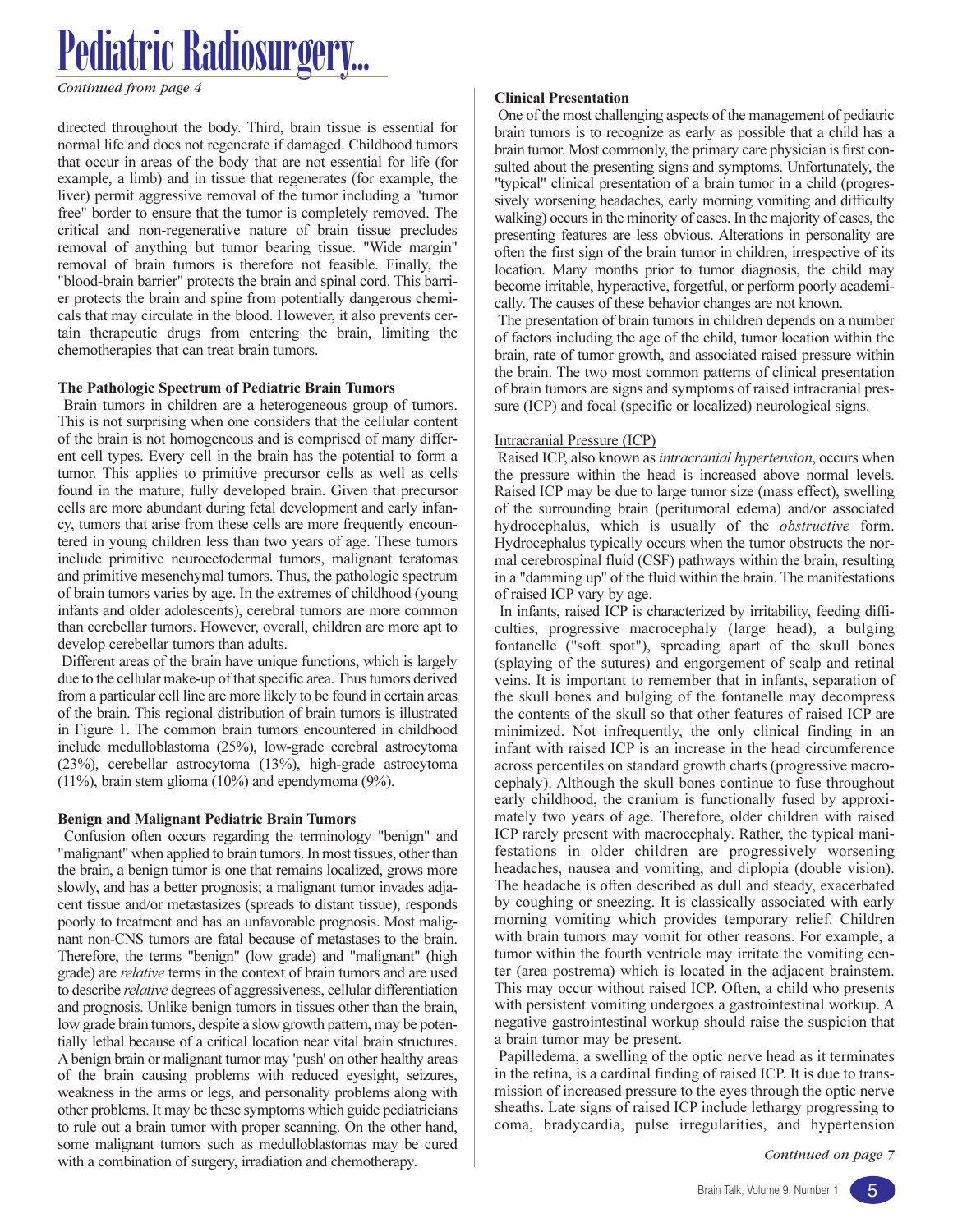### Two AVMs Do Not Slow Dee Down



"Dee loves to draw," says Demetrius's mother, Michelle. Dee drew the sketch of himself that accompanies this story. "He went to art camp," she says, "and they took a picture of him and he had to draw it. He won second place!" Dee prefers drawing in black and white. "He doesn't like color when he draws," his mother says.

Dee has two arteriovenous malformations (AVMs) in the motor skills area of his brain. The family learned about these tangles of blood vessels during a procedure routinely performed on children with sickle cell anemia, which he has. "The hematology department was doing a routine MRI and found the AVMs," Michelle says.

Sickle cell anemia refers to a group of inherited red blood cell disorders. In these disorders, red blood cells are not round like normal red blood cells but are "sickle" or crescent shaped. These "sickled" red blood cells are harder and stickier than normal red blood cells, and can obstruct blood flow or break apart, resulting in pain and sometimes anemia.

"He doesn't get sick that often," says Dee's mother of his sickle cell anemia, "but when he gets sick, he gets sick. He actually has growing pain," she adds. "His limbs ache in the cold weather."

Before the AVMs were discovered, Michelle observed some changes in Dee. "He's always been kind of active, playing around, talking," she recalls. "Then he got listless and didn't have any energy. I noticed changes in his personality."

"Before they found the AVMs he hardly watched television," she states. "I thought maybe he was just tired, or maybe he did too much during the day." Dee could have a sickle cell pain crisis due to overexertion, or dehydration in the summer months.

"Then they told me what they had found," she says of the AVMs visualized on the MRI.

"When we first found out, Dee wasn't too terribly scared," says Michelle. "But he was scared from the arteriograms, and we had to comfort him."

The AVMs were discovered three years ago in May, when Dee was nine years old. "They referred us to neurology," Michelle says. "The doctor recommended a surgery where they would cut him ear to ear and pull his face back."

"We decided that the surgery was not an option! I gave Dee the option also, and he didn't like the idea of having surgery and being cut on," Michelle says. "It's just hard seeing your children like that." Dee was then referred to Dr. Reisner.

Dee had Gamma Knife® surgery on both AVMs with Dr. Reisner in May 2001, at Scottish Rite Children's Medical Center in Atlanta, Georgia. "He was going to treat them one at a time but he did both at once," Michelle says.

When asked about the Gamma Knife® , Dee says, "It was nice."

"I think I was the one that was more emotional," his mother adds.

"He came home the day after the Gamma Knife®," Michelle recalls. "Two days after that he was himself again—he was worried about his hair coming out." After the radiosurgery, Dee's hair came out in one area. "It's a little indentured on his skull where the radiation went in," his mother adds.

Following radiosurgery, Dr. Reisner ordered an MRI to check for fluid buildup in the area of the AVMs. "We have to wait one or two years for them to shrink," Dee's mother reports. "Dr. Reisner is planning on doing an angiogram this summer."

"We found out about his sickle cell three days after he was born," Michelle says. Both Dee's parents have sickle cell trait, as does his brother. "From infancy to first or second grade, he took folic acid



Dee's Self Portrait

and antibiotics every day. Now he just takes folic acid every day." Folic acid promotes formation of new red blood cells. Children with sickle cell anemia often take daily antibiotics to prevent serious infection.

"I can't stress how glad I am they found the AVMs," Michelle says. "A lot of kids with sickle cell anemia have stroke after stroke. I guess they did the MRI to see if he was a candidate for a stroke later down the line."

Now 12 years old, Dee is finishing seventh grade. "He's in the band and plays alto sax," his mother reports. "He's really good. His teacher picked him to represent the school at a competition."

Michelle and Christopher, Dee's father, both work for the U.S. Postal Service. "Dee and his dad go on trails and ride bikes," she says. "He likes riding his bike. They fish a lot, too."

Dee has an older brother, Christopher, who is 19 years old. "He wants to go into the Air Force Reserves," his mother says. Rounding out the family are two dachshund mixes named Toby and Ingrid.

"I'm really and truly glad that we went the Gamma Knife® way," Michelle says. "I just thought it was so amazing. I don't regret one minute of it."

Those interested in contacting Demetrius may e-mail him c/o his mother Michelle at, pughchelle@aol.com.

For additional stories on children and tumors or AVMs, go to www.IRSA.org and search under publications.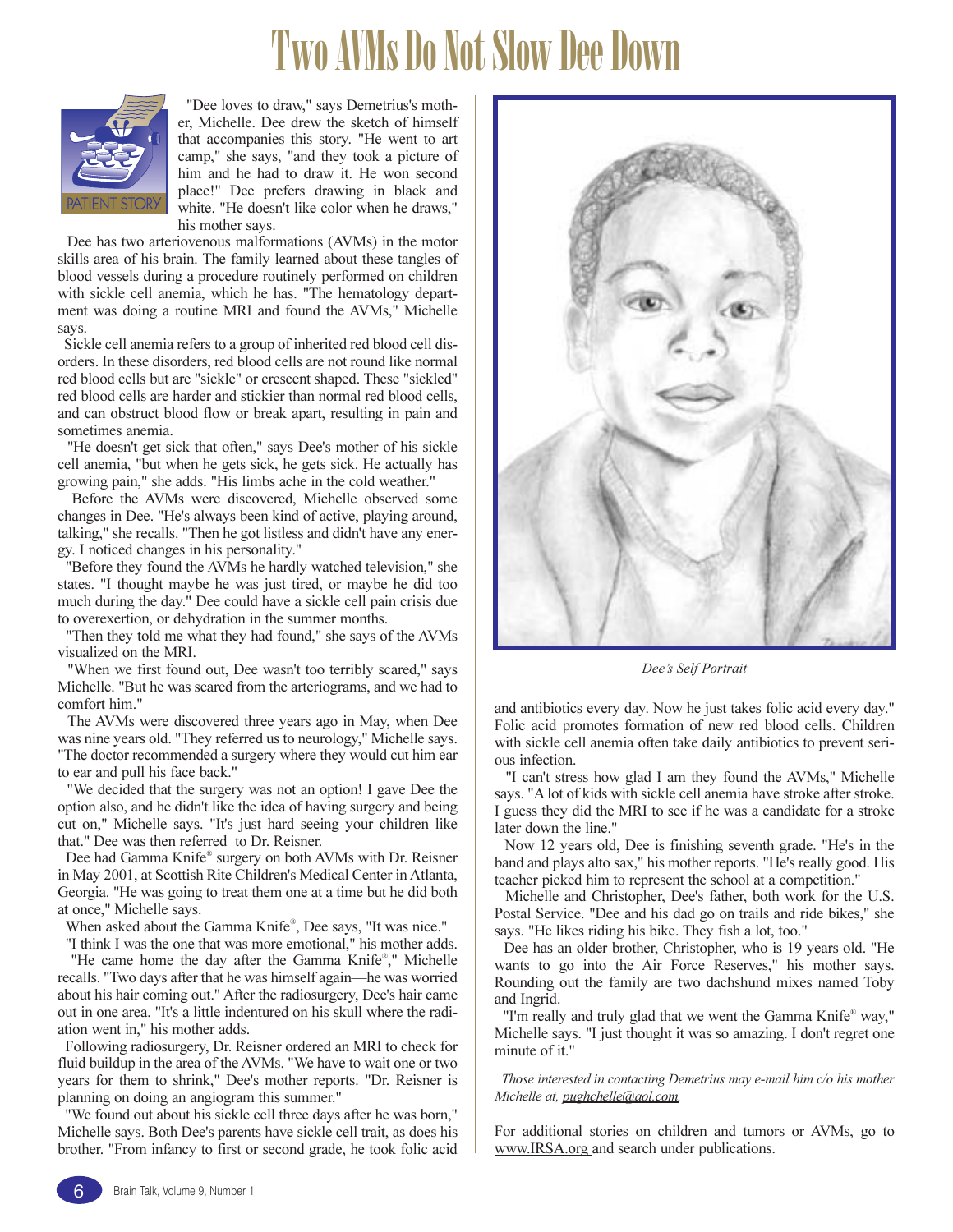*Continued from page 5*

(Cushing reflex). Initially, hyperventilation is noted which progresses to ataxic, irregular breathing as a premorbid finding.

### Focal Deficits

As the term implies, *focal deficits* are specific, localized neurologic disturbances due to a disruption of function of a (focal) part of the brain. For example, movement of one side of the body is initiated in the cerebral cortex of the frontal lobe on the opposite side. A tumor in this location may cause weakness of the opposite arm or leg. Other common focal deficits involve the sensory, visual and speech pathways. Seizures are a common manifestation of brain tumors and often *focal*, i.e., causing movements of part of the body on one side only. In other cases the seizures are generalized and cause tonic-clonic (jerking) movements of both sides as well as a loss of consciousness.

The brain is often described anatomically in two parts: a larger top part (cerebrum) lies above a large fibrous shelf (the tentorium), and a smaller bottom part (cerebellum) lies below the tentorium. Thus, cerebral and cerebellar tumors are referred to as supratentorial and infratentorial tumors, respectively.

Supratentorial tumors may be associated with signs and symptoms of raised ICP, but more commonly present with focal findings such as long tract signs (weakness or paralysis), hemianopia (a large "blind spot" on one side) and complex seizures, particularly if the temporal lobe is involved. Infratentorial tumors generally present with signs and symptoms of raised ICP due to obstructive hydrocephalus with associated cerebellar findings such as ataxia, motor incoordination and speech slurring. Another sign of a cerebellar tumor is nystagmus (rapid involuntary eye movement). Unilateral cerebellar tumors cause horizontal nystagmus, which is exacerbated by looking towards the side of the tumor. Tumors located in the cerebellar vermis or fourth ventricle produce nystagmus in all directions of gaze. Brain stem tumors present horizontal, vertical or rotatory nystagmus.

A disturbance of vision is another frequent manifestation of pediatric brain tumors because children are especially prone to develop tumors of the optic nerves and tracts. Adults are exquisitely sensitive to minor changes in visual acuity and fields and any alteration usually prompts the seeking of medical attention. It is worth stressing that children may tolerate major visual loss, even near blindness, without complaint. On occasion, it is a parent or teacher who notices that the child is getting progressively clumsier, has reading difficulties or falls frequently. The stumbling and imbalance is not due to any problem with the "motor" system, but in fact is due to decreased vision.

Double vision (diplopia) is a common symptom of a posterior fossa (infratentorial) tumor. Some children compensate by tilting the head in an attempt to align the images. Head tilting and rigidity at the base of the neck are also indicative of cervicomedullary compression, which may be seen with an upper spinal cord tumor or cerebellar tumor.

### Other Presenting Features

An unusual form of presentation of pediatric brain tumors is the diencephalic syndrome. This syndrome is unique to children and is characterized by a hyperalert state, increased activity and appetite, and almost complete absence of subcutaneous tissues. These children appear very thin. This syndrome is commonly seen with hypothalamic tumors. Hypothalamic tumors may also manifest with endocrinopathies, which are disturbances of hormone production controlled by the brain. Endocrinopathies are either due to too much (hypersecretory) or too little (hyposecretory) hormone production. In the case of hypothalamic tumors, the disturbance is most often hyposecretory (e.g., growth hormone insufficiency). Pituitary tumors often manifest with hypersecretory states, which result in an oversupply of one of a variety of hormones. Examples of this include the amenorrhoea-galactorrhoea syndrome (increased prolactin), acromegaly (increased growth hormone), and Cushing's syndrome (increased adrenocorticotrophic hormone).

Last, it should be stressed that examination of the skin and eyes is an essential part of the evaluation of a child with a suspected brain tumor. The child may have classic cutaneous or ophthalmic markers of a phakomatosis, which increases the possibility that he or she may have an associated brain tumor. Classic examples are the typical "butterfly" facial adenoma sebaceum of tuberous sclerosis, café au lait spots of neurofibromatosis and retinal angiomas associated with von Hippel-Lindau syndrome.

### Initial Management and Overview of Treatment Options

Most commonly, the brain tumor is suspected by a primary care physician who orders an imaging study, which confirms the diagnosis. Referral is typically made to a pediatric neurosurgeon. As

| <b>CNS</b>               | Central nervous system.                                                                                                               |
|--------------------------|---------------------------------------------------------------------------------------------------------------------------------------|
| Diplopia                 | Double vision.                                                                                                                        |
| Macrocephaly             | An abnormally large head.                                                                                                             |
| <b>Neurofibromatosis</b> | A genetic nervous system disorder affecting the growth and development of<br>nerve tissues, including the growth of tumors on nerves. |
| Nystagmus                | Rapid, repetitious involuntary eye movements.                                                                                         |
| Oncogene                 | A gene altered by mutation that contributes to tumor formation.                                                                       |
| Oncogenic                | Cancer-causing.                                                                                                                       |
| Phakomatoses             | A group of disorders with common characteristics, including tumors of the<br>skin, eye and nervous system.                            |
| Pheochromocytomas        | Tumors that secrete epinephrine and norepinephrine.                                                                                   |
| Proto-oncogene           | A normal gene which can become an oncogene, if it is altered by mutation.                                                             |
| Tuberous sclerosis       | A disorder characterized by brain, skin, heart and kidney abnormalities, including<br>tumors on the skin and affected organs.         |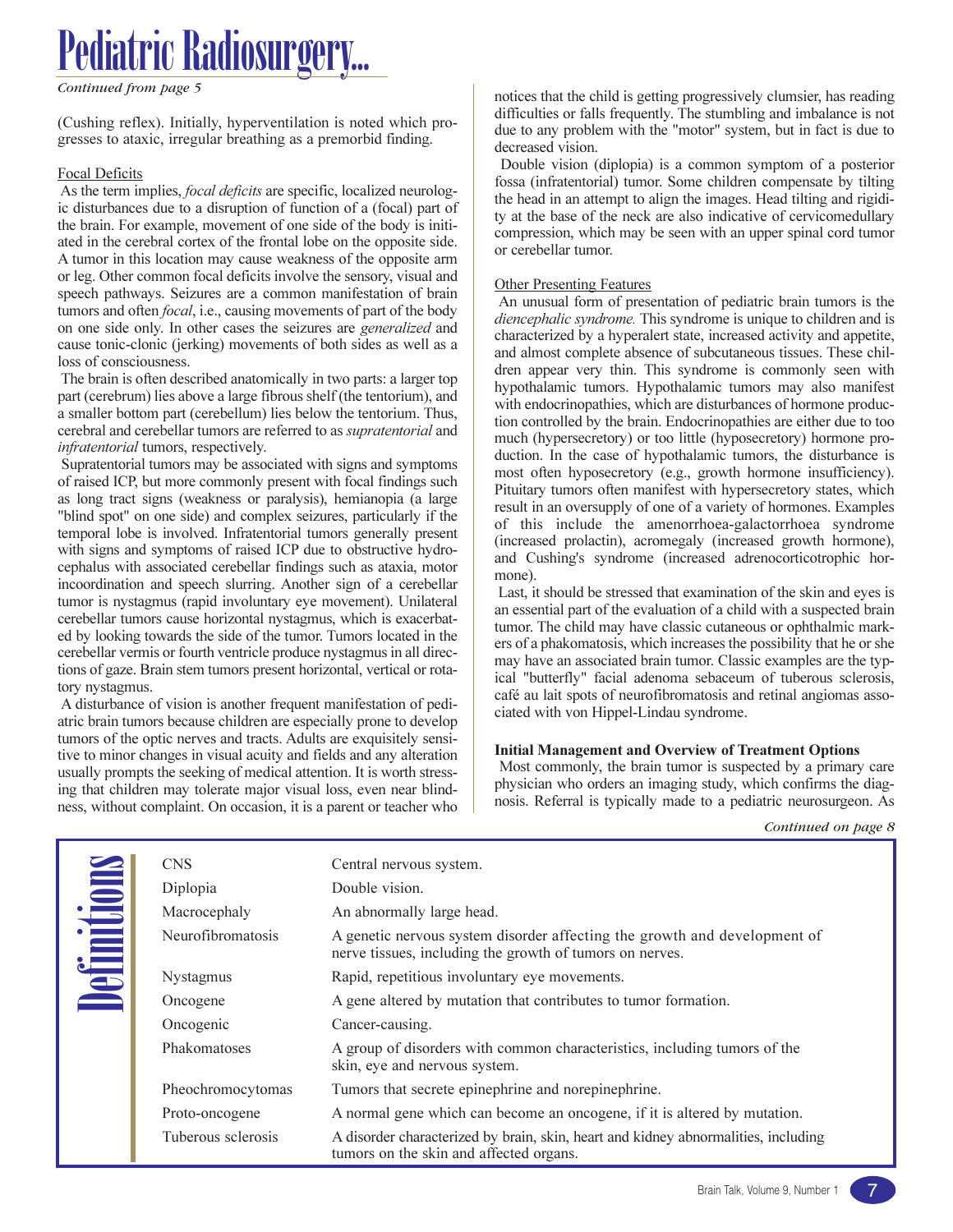discussed, it is imperative that a diagnosis be established because pediatric brain tumors are a heterogeneous group of tumors, each of which has a different natural history, treatment protocol and prognosis. Therefore, in almost all cases, the patient will undergo surgery with the dual goals of obtaining a tissue sample to establish a pathological diagnosis and to debulk (remove) the tumor, if appropriate. Exceptions do occur. These would include a child with an obviously malignant infiltrating brain stem tumor or a child with a benign tumor of a visual pathway. There is no role for surgery in these cases, unless hydrocephalus is present. Hydrocephalus is treated with either a ventriculostomy or shunt placement.

In my personal practice, once the pathological diagnosis has been established, the patient is referred to a center that specializes in pediatric neuro-oncology, such as the brain tumor clinic at Children's Healthcare of Atlanta at Scottish Rite Hospital. A multidisciplinary approach is employed with evaluation by a panel of subspecialists, including a pediatric neurosurgeon, neuro-oncologist, radiation therapist, endocrinologist, radiologist, ophthalmologist, dietitian, physiotherapist, psychologist and social worker. The multidisciplinary approach is invaluable in that it not only offers convenience to patients by allowing them to be seen by numerous physicians at one time, but it also allows for vigorous debate among the various subspecialists as to what is the most appropriate treatment option. Further, this approach allows us to address all the needs of the patient and family, rather than only issues related to the tumor in isolation. All aspects of the child's physical, emotional and social well-being are addressed. We believe that this approach not only allows for more effective tumor treatment and monitoring, but also more compassionate care to the patient and family.

Post-operatively, the multidisciplinary brain tumor team evaluates the child's neurologic status, pre- and postoperative radiographs and tumor pathology. All treatment options, including simple tumor surveillance with serial scans, further surgery, chemotherapy and/or Gamma Knife® surgery are considered. We typically enroll children in treatment protocols under the auspices of the Children's Cancer Group (CCG), a national consortium of experts that addresses issues of brain tumors in children.

The indications for post-operative treatment are largely based on the tumor pathology. Other factors include the patient's age, the degree of resection (how much tumor was removed) and any associated condition (such as neurofibromatosis).

### **Low Grade Tumors**

Total resection of a low-grade tumor should be the surgical goal. However, tumors in certain locations within the brain make this goal unobtainable. For example, tumors within the basal ganglia or brain stem are not resectable without significant morbidity (complications). These tumors may be excellent candidates for Gamma Knife® surgery. In some cases of benign brain tumors, an expectant policy of observation ("watch" with repeated scans only—no treatment) may be appropriate. These patients are usually followed with serial scans and subjected to surgery only if they become symptomatic or there is an increase in tumor size.

Increasingly, the approach to children with brain tumors is tempered by the natural history of the malignancy and the effectiveness and side effects of treatment options. For example, optic pathway tumors and hypothalamic tumors are known to be associated with a slow growth potential. Current management is that children with such tumors are not treated until they become symptomatic or there is evidence of growth on neuro-imaging studies. In the case of optic pathway tumors, treatment is considered upon visual loss or when growth is seen on imaging studies (usually MRI).

For patients with low-grade astrocytomas, the current management is debulking surgery (if possible) with no adjuvant treatment. Adjuvant chemotherapy or radiation therapy is reserved for recurrence (regrowth). If recurrence is localized and in an area of the brain that precludes a safe resection, Gamma Knife® surgery is an option. We have been encouraged with the results of Gamma Knife® surgery in the treatment of recurrent ependymomas. Survival is improved with radiosurgery in cases of both residual and recurrent ependymomas.

The area where radiosurgery is not generally applicable in young children is the region of the optic nerves and optic chiasm. Astrocytic tumors grow directly within these critical structures and cannot be excluded from the treatment volume during radiosurgery treatment. However, other intra- and parasellar (in the area of the pituitary gland) tumors, including pituitary tumors, are amenable to Gamma Knife® surgery if there is an appropriate distance between the tumor and the optic pathways. Proximity to the optic pathway is often the rate limiting factor in this location. Residual or recurrent craniopharyngiomas (benign tumors near the pituitary stalk), particularly intrasellar recurrences, may be treated with Gamma Knife® surgery. With pituitary tumors, results similar to those seen in adults are expected in children. Pituitary tumors that are not cured by surgery or medical management are potential candidates for Gamma Knife® .



Residual remaining alter surgery pilocytic astrocytoma (left) of the pons in a 4-year-old girl. Complete resolution of tumor one year after Gama Knife radiosurgery (right). (Pictures courtesy of University of Pittsburgh.)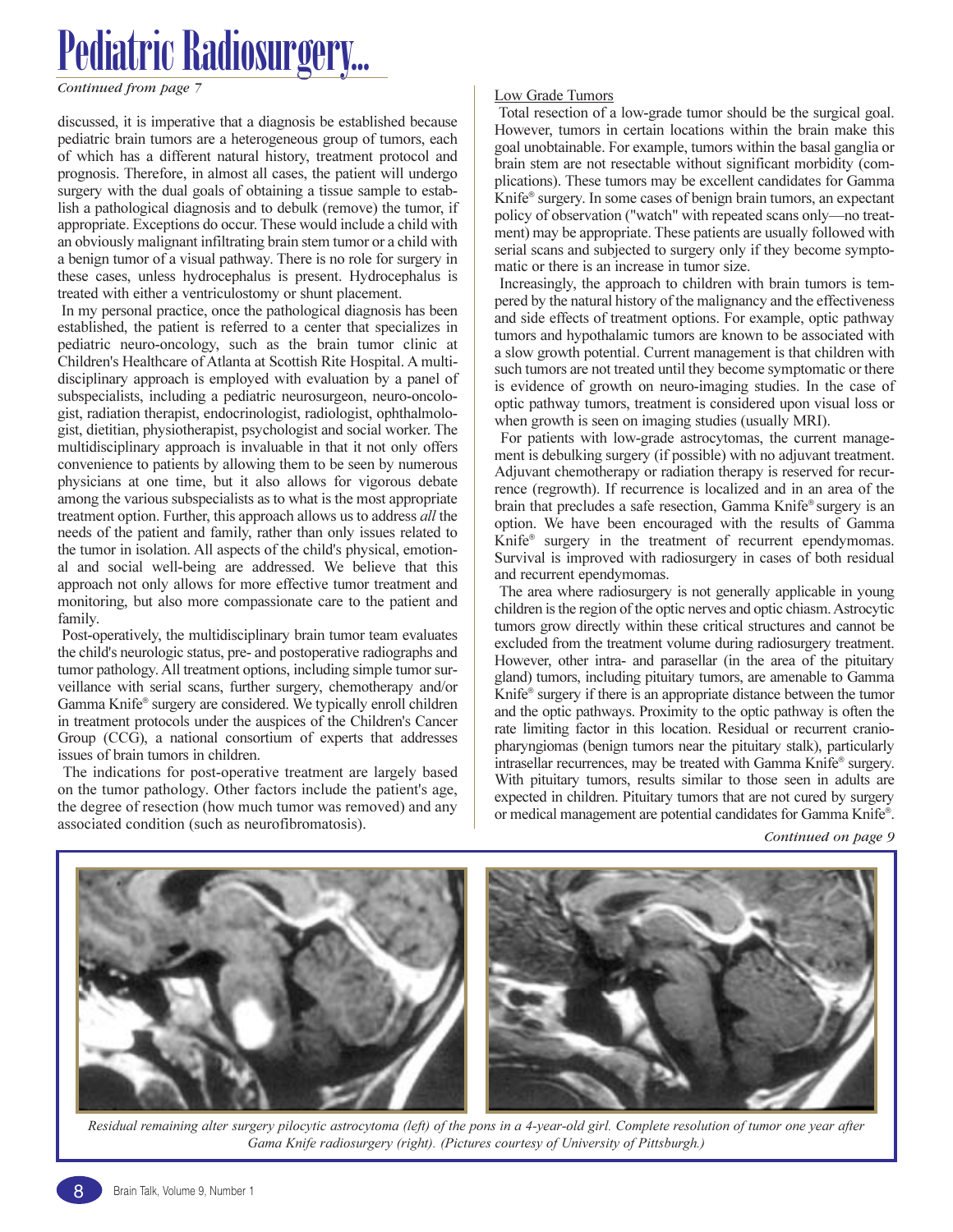*Continued from page 8*

Children with type I neurofibromatosis and especially type II neurofibromatosis are excellent candidates for radiosurgery. Neurofibromatosis type II is associated with bilateral acoustic neuromas and intracranial meningiomas. The chance for deafness in bilateral acoustic neuromas is very high. Treatment with Gamma Knife® in these cases has achieved 90% or greater tumor control rates, with better hearing and facial nerve preservation than with standard surgical resection. Meningiomas tend to occur along the skull base and as in adults, the cavernous sinus is a frequent site. Surgical resection of cavernous sinus tumors is likely to impart significant cranial nerve defects, and complete removal of the tumor is unusual. Even with the most careful microsurgical technique, complications such as cranial nerve deficit or vascular flow injury are significant. External beam fractionated radiation treatments, even with advanced planning programs, are likely to deliver a significant dose to the temporal lobes with potential for memory and development of moya-moya phenomenon, a condition of slow constriction of skull base arteries. Many of these complications are obviated by employing stereotactic radiosurgical techniques. Thus, young patients with neurofibromatosis type II should be evaluated for Gamma Knife radiosurgery as a primary treatment at the time of diagnosis and when a new tumor develops.

Similarly, patients with other hereditary neurocutaneous disorders (described above) should be evaluated for radiosurgery. Patients with tuberous sclerosis develop giant cell astrocytomas within the ventricular system. The pathology of these tumors is rarely in question and a biopsy is not beneficial. Radiosurgery is highly effective for this vascular benign tumor and no invasive surgery may be required. Patients with von Hippel-Lindau disorder are prone to develop multiple highly vascular tumors called hemangioblastomas. Careful radiosurgery with Gamma Knife® can control the majority of these tumors without microsurgery or the need for external beam radiation or embolization procedures.

#### **High Grade Tumors**

High grade (malignant) tumors such as glioblastomas, primitive neuroectodermal tumors and ependymomas represent a daunting challenge and may necessitate multiple forms of treatments. Increasingly, untoward side effects have been documented in patients treated with aggressive radiation and chemotherapy protocols. These side effects consist of leukoencephalopathy (changes in the brain's white matter), dementia, learning disabilities, secondary induced tumors, and vascular and endocrine pathologies. The major complication rate may be as high as 50% in patients treated with aggressive protocols. Newer treatments are being sought to increase the sensitivity of the agents and circumvent some of the side effects. Given the potentially devastating complications associated with brain and spinal irradiation in young children, chemotherapy alone is being used with increasing frequency in infants less than three years of age with malignant brain tumors.

For tumors that do not respond to standard treatment, "novel" radiation approaches consisting of neurosurgical radiosurgery, hyperfractionation and brachytherapy (radioactive materials placed in direct contact with the tumor) are increasingly applied. In children, primitive neuroectodermal tumors such as medulloblastoma, ependymoblastoma and pineoblastoma are common. Although they have a propensity to disseminate within the spinal fluid spaces, the main site of treatment failure is the primary tumor site. Protocols using radiosurgery boosts to the primary site are under evaluation. For the present, radiosurgery has been reserved for the treatment of local recurrences in high grade brain tumors. Generally, Gamma Knife® surgery as the primary treatment for these tumors is not an option, but it has promise as an adjunct to surgery, multi-session (fractionated) external beam radiation treatments and chemotherapy in these patients.

The treatment of brain tumors in children is rarely complete after any single treatment. These children require constant surveillance, not only of the tumor, but also for side effects of treatment, psychological manifestations of the tumor and disease, and schooling and psychological issues of adolescence. The multidisciplinary brain tumor clinic is an excellent forum to evaluate and monitor these potential problems and intervene when necessary.

### Pediatric Arteriovenous Malformations

Cerebral vascular malformations include a wide variety of structural abnormalities of the brain and spinal cord. They are best described as a region of abnormal tangles of blood vessels. The widespread utilization of magnetic resonance imaging over the last two decades has given us a better understanding of the epidemiology and natural history of vascular malformations of the brain. Distinct entities in this group include AVMs, cavernous malformations and venous angiomas. These lesions are usually of congenital origin and have a natural history typified by recurrent intracranial hemorrhages or progressive cerebral ischemia. Of the three types, AVMs have the most sinister clinical course and prognosis. AVMs are a compact collection of abnormal arteries that drain directly into large veins with no intervening capillary bed. AVMs "recruit" surrounding vessels, enlarge with time and subsequently become symptomatic by mass effect, unassociated with hemorrhage. Absence of normal functioning metarterioles and capillary beds allows a rapid, low resistance arterial to venous shunt to develop. Because of rapid flow, there is a tendency for aneurysm formation on feeding arteries and intimal changes in draining veins, which result in venous stenosis or occlusion. In addition to these characteristics, the fact that these vessels are thin-walled account for the tendency of AVMs to hemorrhage. AVMs account for approximately 20% of cerebrovascular events in children less than 15 years of age. AVMs typically hemorrhage into the surrounding brain substance but can also cause subarachnoid hemorrhages.

Typically, AVMs present in an abrupt fashion. Features include sudden onset of severe headaches, seizures, focal neurologic deficits and raised ICP (as discussed with brain tumors). Approximately 20% of AVMs are symptomatic in childhood. On occasion, they are diagnosed incidentally before they become symptomatic (for example, when a head CT or MRI is obtained following a head injury). Mortality resulting from initial ruptures is approximately 10% and increases with each bleeding episode. Although the natural history is becoming more clearly defined with modern imaging techniques, it is not completely known. However, it appears that the risk of rebleeding is 2-3% per year. Most studies suggest the risk of rebleed in children with AVMs is significantly greater than in adults. Additionally, brain stem AVMs carry a high morbidity and mortality in children.

Thus, there is little doubt that most AVMs should be treated. However, there is considerable controversy over the most appropriate treatment option. The major treatment options are embolization, surgical resection and radiation. All have inherent advantages and disadvantages. In all cases, the treatment must be individualized for the patient. Typically, if the AVM lends itself to surgical resection (by size and location) we recommend surgery as the primary option.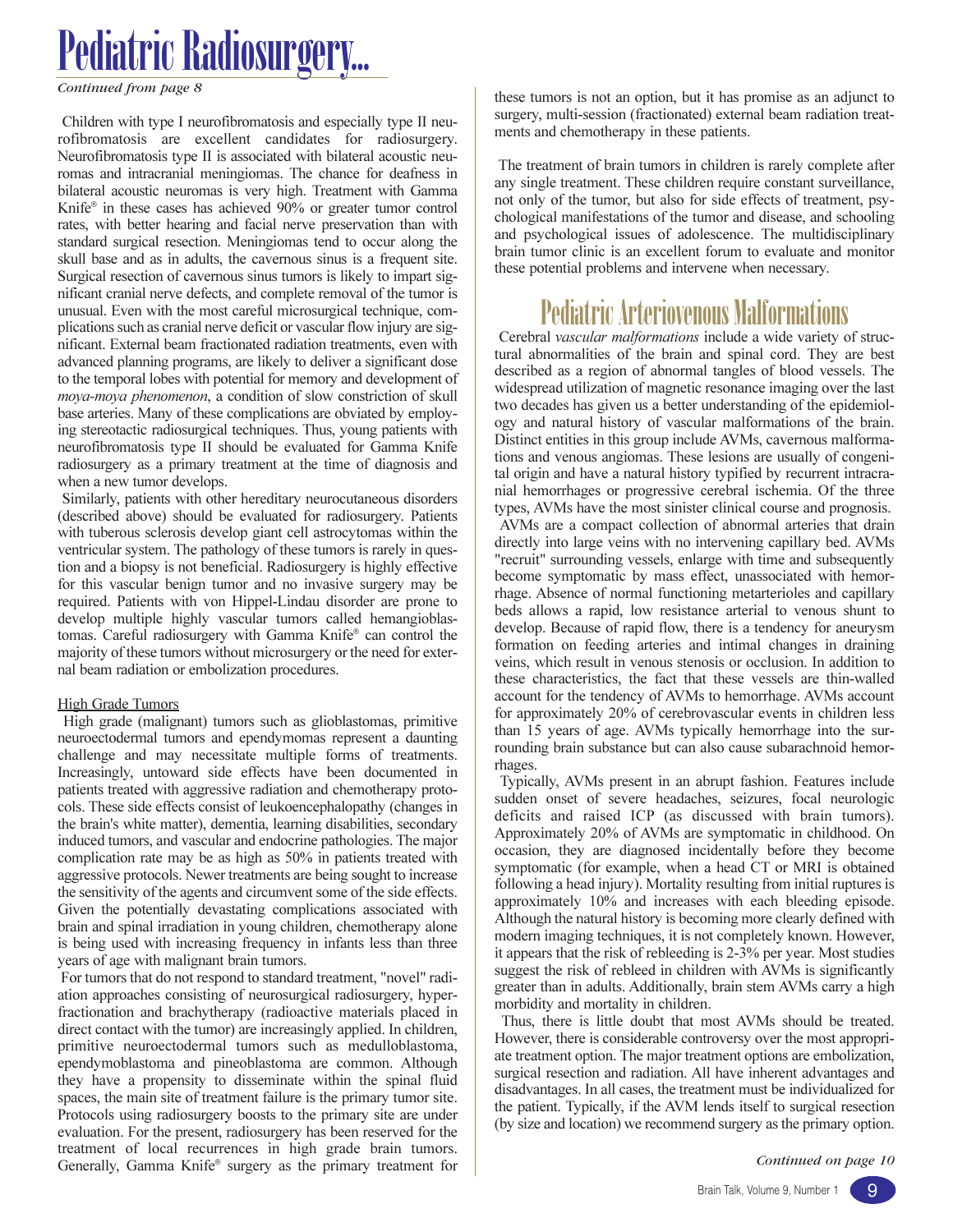*Continued from page 9*

Gamma Knife® surgery, either alone or occasionally after interventional radiology (embolization) techniques, is a very attractive option in children with AVMs. The irradiated AVM undergoes a slow obliteration over approximately one to three years after the treatment. This obliteration is the result of radiation-induced changes to the vessel wall, especially a thick proliferation of endothelial (lining) cells of the vessel wall. This process continues until the interior of the vessel narrows so much that there is no blood flow though the AVM (i.e. it is cured).

The disadvantage of radiosurgery (compared to surgical excision) is that rebleeding may occur during this time. Further, the child is exposed to radiation which, although focused on a limited area of the brain, may have life-long inherent risks. The advantages of radiosurgery include a slow, steady adaptation of the cerebral circulation to the incremental reduction of blood flow throughthe AVM. A rapid, abrupt decrease in flow through the AVM (as may occur with surgical excision) can result in swelling of the surrounding brain—a phenomenon known as "perfusion pressure breakthrough." Additional advantages of radiosurgery are the avoidance of conventional surgery and its attendant potential complications. Typically, radiosurgery allows a rapid return to most school and sport activities.

Radiosurgery success is inversely related to the size of the AVM. The usual time to resolution and occlusion in adults is two to three years for AVMs that are approximately 3 cm in average diameter. Children tend to have a shorter time to obliteration of the AVM after radiosurgery than adults. It is not unusual to see a child's AVM disappear in less than one year following radiosurgery. For lesions 3 cm or less, the rate of complete occlusion approaches 80% with less than 1% mortality and less than 3% morbidity. For larger AVMs, combination treatment is an option. These lesions are treated with a combination of surgery, embolization and/or Gamma Knife radiosurgery. Staged Gamma Knife® surgery, spaced three to six months apart, is also an option for larger AVMs not suitable for surgery.

Regardless of the treatment, it is usually necessary to confirm complete obliteration (cure) with angiography. In children, this is usually done three years after Gamma Knife® surgery.

On rare occasions other forms of vascular malformations may require radiosurgery. Cavernous malformations are usually treated with surgical resection if located near the brain surface. If a cavernous malformation is located in an area of the brain that does not allow safe surgical resection, Gamma Knife® surgery should be considered.

### Unique Aspects of Radiosurgery in

Although there are many similarities, stereotactic irradiation in children differs from that in the adult population in a number of important respects. First, the pathologies encountered are different (as highlighted in the foregoing section on brain tumors). Thus the treatment options, including the indications for Gamma Knife® , vary. Second, children have a higher sensitivity of brain tissue to ionizing radiation. This is especially true for children three years of age. Whole brain irradiation (as opposed to radiosurgery) can have devastating consequences for the developing brain of an infant. Although these effects are limited by focal radiation as delivered by stereotactic radiation, these issues must be taken into consideration while formulating a treatment decision or plan. Third, in children less than 24 months old, a lack of skull thickness complicates the fixation of a stereotactic localization frame to the skull. It is the placement and maintenance of the localizing frame to the skull that is important to achieve and maintain accurate intracranial targeting (the targeting error with Gamma Knife® stereotaxis is less than 1 mm). For obvious reasons, a thin skull of a child under two years is problematic. An inappropriately applied head frame pin may easily penetrate the skull. To avoid this complication, we have developed a special torque wrench that allows accurate measurement of torque force applied to a child's skull during head frame placement. Another potential complication of a child's thin skull is that it is deformable. This may result in a loss of precision which would be unacceptable for radiosurgery treatment. Despite these issues, we have treated infants less than two years of age with Gamma Knife® surgery without compromising precision or skull penetration. Fourth, the integral radiation dose to the body of small children may preclude safe administration.

In younger children (2-10 years of age), precision is maintained by using special posts of the head frame that are tailored to the curve of a small child's head. Often, longer pins are used because of their small head circumference, making placement of the frame more critical than in adolescents and adults. Because of the need to use long pins, special care must be used when moving the child during the procedure.

Most adult patients have Gamma Knife® surgery under local anes-



An arrow points to a large frontal AVM on an angiogram in young patient with a long history of seizures. The AVM has been completely obliterated two years later.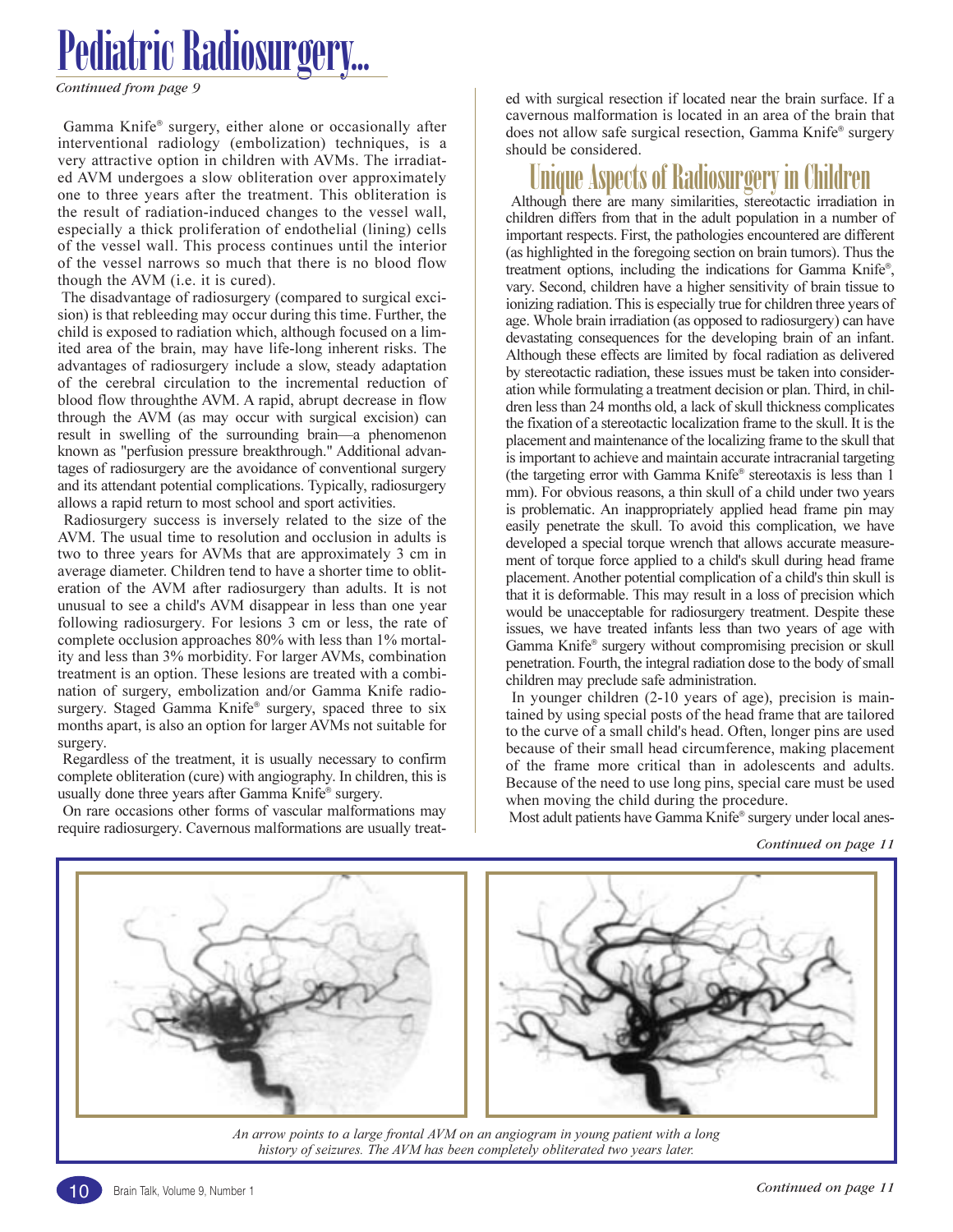*Continued from page 10*

thesia with light sedation. Almost all children less than 12- 14 years undergo radiosurgery using general anesthesia. This requires anesthesiologists who are comfortable with all aspects of pediatric anesthesiology as well as imaging patients under anesthesia (requires special magnetic resonance-compatible anesthesia equipment) and Gamma Knife® surgery. Appropriate pre-operative workup and teaching are conducted. Preoperative medications, including a mild oral sedation to calm the child, are given prior to intravenous line placement. Once general anesthesia is established, full cardiorespiratory monitoring is performed during the entire procedure. Often the anesthetized child is moved multiple times during the treatment (with the head frame in place), from stretcher to angiography table to MRI to the Gamma Knife® itself. The Gamma Knife® treatment of a child entails a great deal of teamwork between multiple pediatric sub-specialists who are experienced in all aspects of the treatment.

It is important to note that Gamma Knife® surgery is neurosurgery performed under the direction of a neurosurgeon, with a team composed of a radiation oncologist, physicist, pediatric anesthesiologist, and pediatric nurse. The neurosurgeon and all team physicians are present throughout the procedure and each person is a major part of providing a safe treatment. Parents should require this standard in neurosurgical radiosurgery treatments and should verify the experience of the primary neurosurgeon in these procedures.

### **Summary**

Gamma Knife® surgery is playing a larger role than ever in the management of children with neurosurgical disorders. The majority of pediatric cases involve children with brain tumors and AVMs. With further experience, it is likely the indications for Gamma Knife® surgery in the management of these disorders will continue to expand. For example, radiosurgery is now used to treat nasopharyngeal tumors (such as juvenile nasopharyngeal angiofibromas) and skull base tumors (osteosarcomas). Future uses in young children with brain tumors may include combination treatments with gene therapy, immunotherapy and a variety of newly developed radiosensitizing agents. Future uses in functional disorders such as epilepsy, obsessive-compulsive disorder and rare movement disorders in childhood are currently under investigation.

Gamma Knife® surgery is now an established part of the armamentarium used to treat children with brain tumors and vascular malformations at centers of excellence in pediatric neurosurgery. The future of this neurosurgical technology remains exciting, especially in children where limiting radiation to normal tissue remains a critical issue. As with any operation on a child, gentleness, foresight and extreme care are the key ingredients to a successful outcome.

Andrew Reisner, M.D., F.A.C.S. is board certified in adult and pediatric neurosurgery, and is a member of Pediatric Neurosurgery Associates (www.pediatricneurosurgery.com and www.pediatricneurosurgery.net). He is affiliated with Children's Healthcare of Atlanta (www.choa.org), and Scottish Rite Hospital. Atlanta, Georgia USA. Dr. Reisner may be contacted by phone at  $+404-255-6509$ ; fax at  $+404-$ 255-1686; or e-mail at areisner@pediatricneurosurgery.net  $\infty$ 

### Commentary: Pediatric Brain Tumors and the Role of Neurosurgical Radiosurgery

Dr. Reisner has provided a detailed summary of the challenges and opportunities in the management of childhood brain tumors. In this comprehensive essay, the reader will find a great deal of information about the current diagnosis, genetic relationships, outcomes, and potential roles of a variety of treatment options. We have found Gamma Knife® surgery (neurosurgical radiosurgery) to be a very valuable management strategy for carefully selected patients with newly diagnosed pediatric arteriovenous malformations and brain tumors. It is especially valuable as a primary management strategy to eradicate deep-seated arteriovenous malformations, many of which respond more completely and faster than do comparable size AVMs in adults. The reasons for this are unclear, but the pediatric AVM seems to be more radio-responsive than the adult AVM. In addition, of course, pediatric patients have the opportunity to recover much better because of the residual plasticity of the developing nervous system. Another very successful application for Gamma Knife® surgery is the treatment of residual pilocytic astrocytomas. Many such tumors simply melt away after radiosurgery; we have follow-up studies that extend for more than 17 years and confirm longterm tumor growth control. As part of an adjunct management for other glial neoplasms, ependymomas, and occasional medulloblastomas, radiosurgery has a distinct role. Because it is able to provide a focused radiation ablative technique (without the risks of adverse radiation consequences when administered to wider areas of the brain), radiosurgery is a particularly attractive option in the developing nervous system.

We have been reluctant to consider patients for treatment younger than two years of age, primarily because of the inability to shield the rest of the body from scattered irradiation delivered to the target area. In small children, the body, itself, is much closer to the radiation sources, and the thyroid and gonad dose must be considered. In certain cases, radiosurgery may well be indicated, primarily because of the lack of other effective management options.

We do use general anesthesia in the majority of children younger than 12. Occasionally, a very mature 10-year-old may have intravenous sedation alone with satisfactory results. The development of a comprehensive anesthesia team, who are especially challenged by the need to move patients between imaging sites and the Gamma Knife® surgery, represents a particular hurdle in the pediatric population. Tumors on or about the fourth ventricle are more likely to be associated with postoperative nausea. It is for this reason that we usually admit our patients for one night after the procedure. On the other hand, children often snap back from general anesthesia very quickly and are often in the playroom later the same day.

Dr. Reisner gives a cogent and detailed summary of the status of pediatric brain tumors and the potential role of Gamma Knife® surgery. Hopefully, the readership will be able to glean certain components of this that may help them understand both the challenges and opportunities available to surgeons who treat pediatric tumors and vascular malformations.

Kilobuhr

L. Dade Lunsford, M.D., F.A.C.S. Professor and Chairman of the Department of Neurological Surgery Co-Director of the Center for Image-Guided Neurosurgery University of Pittsburgh